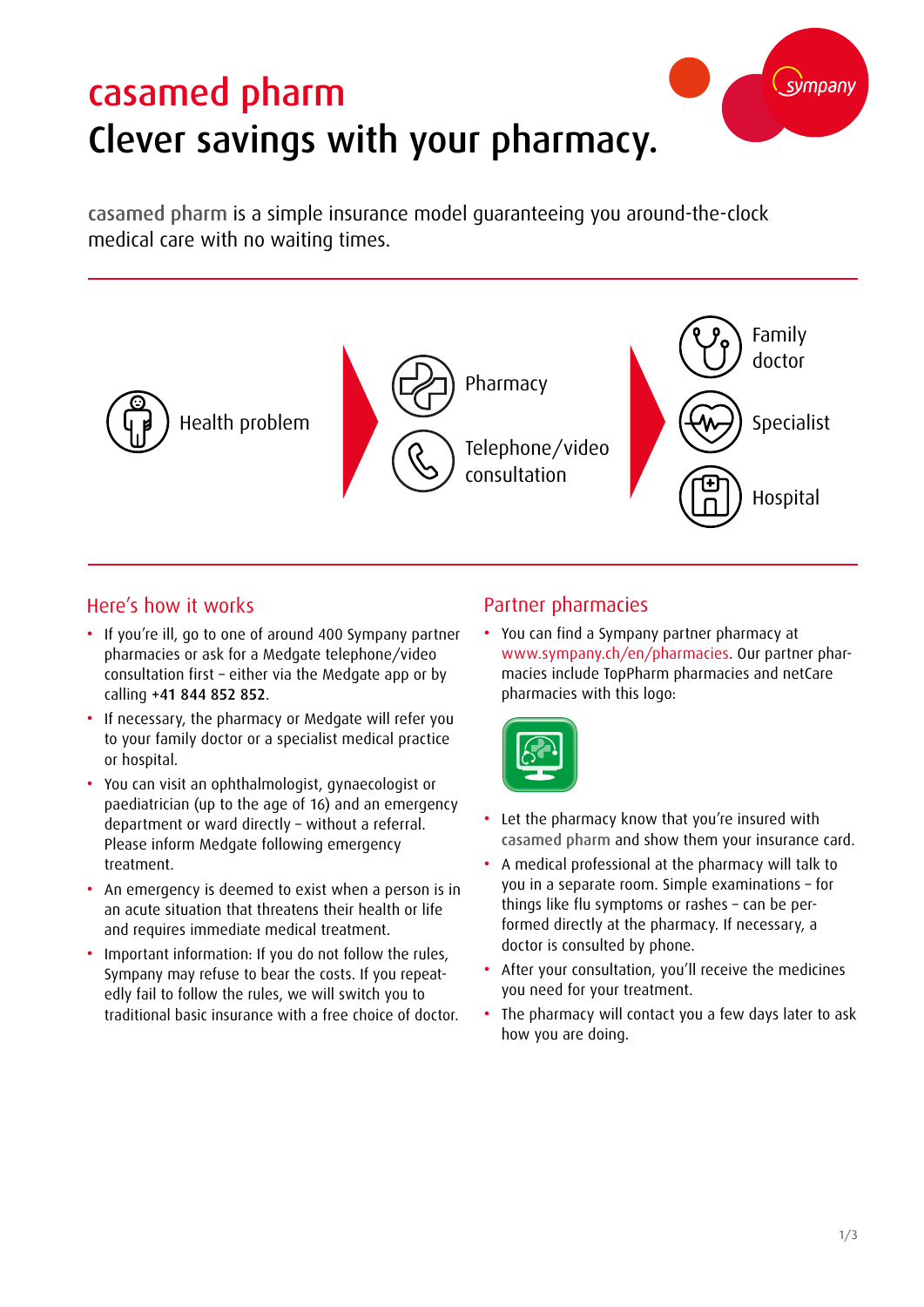

#### Your advantages

- You receive medical care with no waiting times twenty-four hours a day, seven days a week.
- You can be flexible even when you're on the move. You can contact any of our partner pharmacies in Switzerland or Medgate at any time.
- After the consultation with a Medgate doctor, you will receive your own personalised treatment plan by e-mail or in the Medgate app. This enables you to always have all the information about the recommended treatment to hand.
- You get an attractive discount on your premiums.
- With Medgate, you are not tied to a particular doctor. However, you have the option of saving your preferred doctors in the Medgate app.

### Medgate: available – any time, any place

The Medgate app checks based on your symptoms whether a medical consultation by phone or video is possible, or whether you should see your family doctor or go straight to a hospital emergency department.



#### Contact and support

Sympany, Peter Merian-Weg 4, 4002 Basel +41 58 262 42 00 service@sympany.ch www.sympany.ch/en/casamedpharm